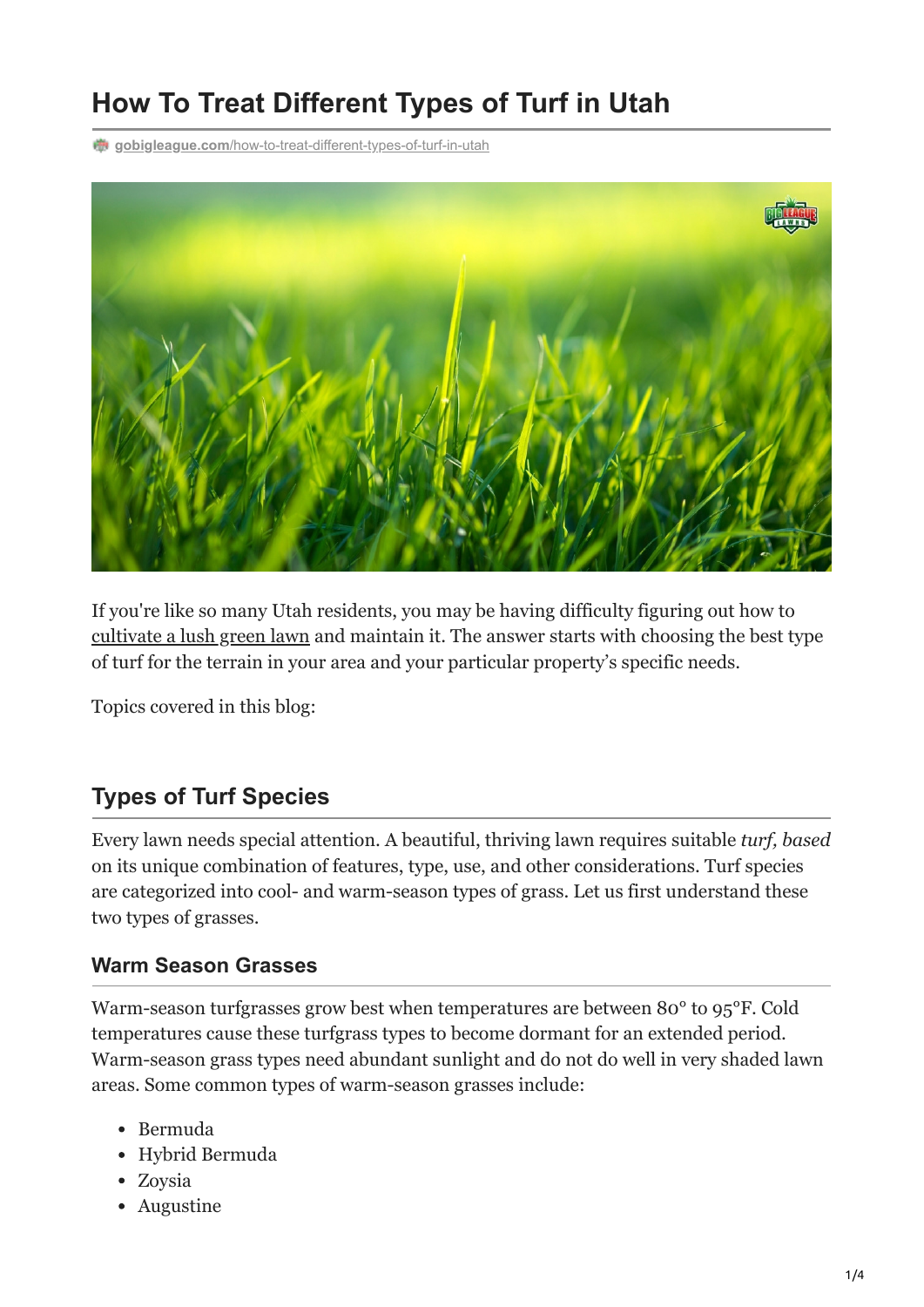Centipede

#### **Cool Season Grass**

Cool-season turfgrasses start growing when temperatures are between 60° to 70°F. In the Utah climate, these grass species can struggle to survive the damaging sun and heat. In warmer months, cool-season grass types need larger amounts of [water](https://gobigleague.com/lawn-watering-guide-utah/) than warm-season grass alternatives. Cool-season grasses can grow well in shaded lawns. Trees provide shade that shields the lawn and protects the grass from long days and months of direct sun exposure. Some of the most common cool-season grass types include:

- Kentucky Blue Grass
- Fine Fescue
- Tall Fescue
- Rye Grass

# **How To Care For Lawn Turf?**

The best lawn care practices are specific to the turfgrass type you select for your area and the conditions. Use the basic guidelines below to help you create a [turf care program](https://gobigleague.com/lawn-care-packages-in-utah/) that will work best for your particular lawn. We'll just focus on Fescue and Kentucky Blue Grass because those are the two turf types that people use most here in Utah. A Tall Fescue turf or Kentucky Blue Grass can give you a beautiful lawn in the western U.S. climate region.

# **How to Care for Fescue Grass (Tall and Fine)?**

Among the broad-leaved Fescue grasses is Tall Fescue. Its familiar wide, flat blades are common among popular lawn turfs. Tall Fescue is a versatile species of grass used across a wide range of climate types. It withstands both hot and cold temperatures. It's also shade-tolerant and resistant to [drought](https://gobigleague.com/drought-stress-lawns/). In good climatic conditions for this grass type, Tall Fescue provides an excellent option for the durability and resilience of a lawn that undergoes changing conditions.

Proper care of Tall Fescue grass should include:

- *Watering:* Fescue turf needs a minimum of around two inches per week throughout the summer. It requires a minimum of about an inch of water per week, even throughout the winter months. If grass blades stay flat from foot traffic, that indicates that the grass needs water.
- *Mowing:* Maintain Tall Fescue lawn turf at 1.5 to 3 inches grass height.
- *Fertilizing:* Fescue should not be fertilized during the summer. The right time to apply [fertilizer](https://gobigleague.com/lawn-fertilization-services-utah/) to Fescue grass is during the spring and fall seasons.
- *Aerating:* The fall is the appropriate time to [aerate](https://gobigleague.com/lawn-aerator-service-utah/) Tall Fescue lawns.
- *Overseeding:* Tall Fescue is known for its durability in withstanding hot temperatures. So, overseeding during the fall to fill bare patches of the lawn is recommended.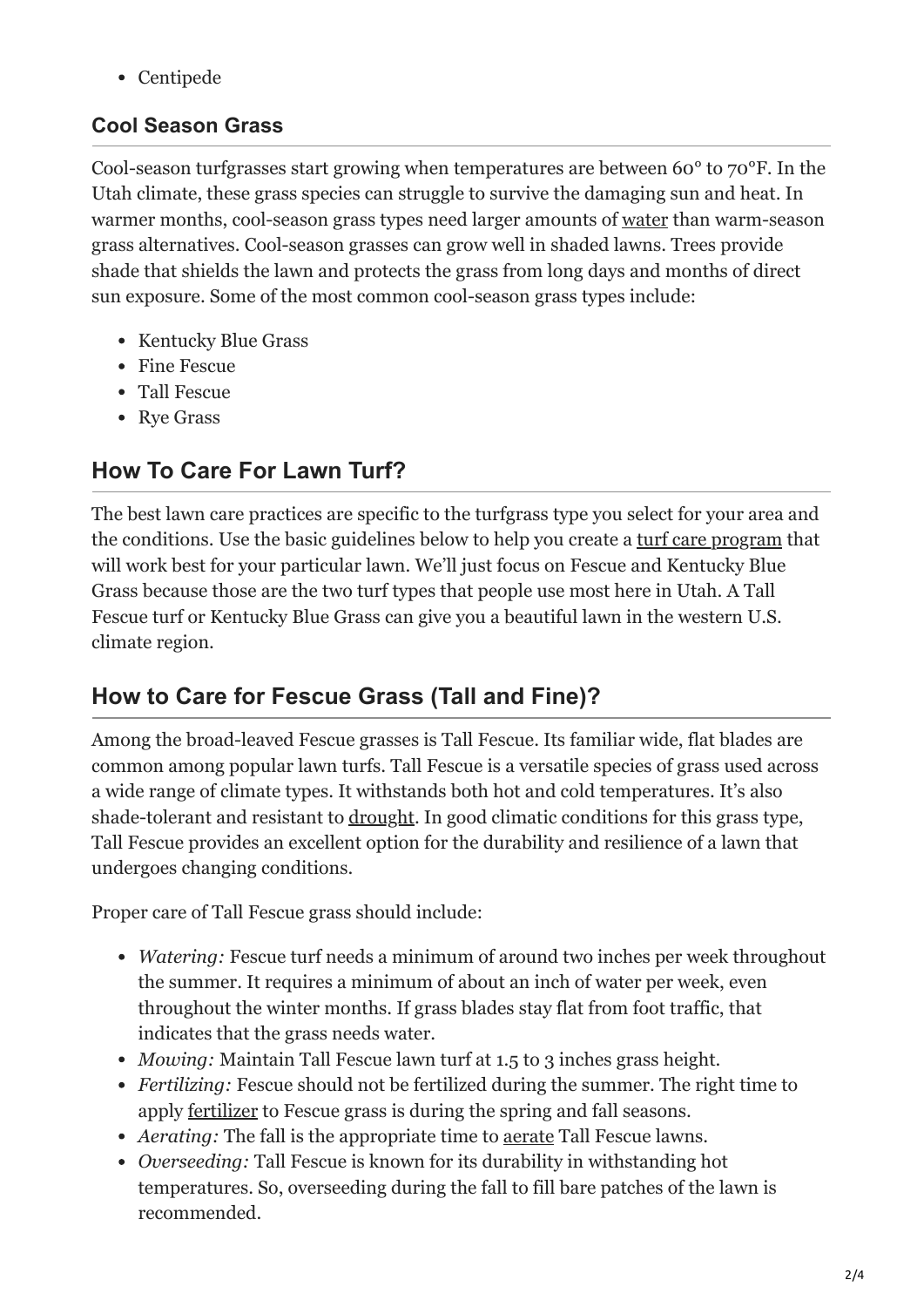Fine Fescue is the category of *all* Fescue species with thinner leaves. Fine fescue has narrower blades than Tall Fescue. Some species of Fine Fescue grasses can be so thin that the blades have a needle-like appearance.

A strategy used for many lawns, where appropriate, is mixing Tall Fescue grass with Fine Fescue. This combination works well to produce a plush lawn with fine texturing while also thriving in the shade.

### **How to Care for Kentucky Blue Grass?**

Lawn owners consider Kentucky Blue Grass as the ideal turf for a beautiful yard throughout much of the country. In suitable climatic conditions and appropriate lawn care, Kentucky Blue Grass provides a thick, lush, robust lawn. But, this grass species does not flourish without proper care. It requires comparatively frequent maintenance to make the most of its potential. But, the pay-off can be an exceptionally gorgeous, thick green lawn.

Proper care of Kentucky Blue Grass should include:

- *Watering:* Kentucky Blue Grass needs a minimum of around a half-inch of [water](https://gobigleague.com/lawn-watering-guide-utah/) per week.
- *Mowing:* This turf species performs beautifully when maintained at 3 to 4 inches height.
- *Fertilizing:* [Fertilize](https://gobigleague.com/lawn-fertilization-services-utah/) Kentucky Blue Grass with applications of 4 to 5 pounds of nitrogen for every 1,000 square feet of lawn area every year.
- *Aerating:* The ideal period for [aerating](https://gobigleague.com/lawn-aerator-service-utah/) Kentucky Blue Grass and other cool-season grasses is early in the spring or fall, during the growing season.
- *Overseeding:* Use aeration as an opportunity to help fill in sparse areas after removing soil plugs.

## **Optimum Turf Care For Your Lawn**

A frequent error people make in trying to cultivate a great lawn is assuming all grass is the same and that all turf types have the exact requirements. However, as you can see above, different types of grass can have different needs that must be met to produce a dense, beautiful green lawn. So, for best results, seek expert [professional lawn care](https://gobigleague.com/get-started-big-league-lawns-utah/) guidance on your particular lawn's specific needs.

### **For Lush Green Lawn, Contact Big League Lawns, Ogden, Utah**

[If you need help rehabilitating depleted or dead grass, contact Big League Lawns. Get full](https://gobigleague.com/big-league-lawn-care/)scope lawn care programs, including fertilization, aeration, [winterization,](https://gobigleague.com/lawn-winterization-utah/) and lawn pest control. We serve our customers throughout Weber and Davis counties in Utah, with over 40 years of combined experience cultivating thriving Utah lawns. We use our own special locally blended fertilizer designed for Utah lawns. [Big League lawn care services](https://gobigleague.com/why-choose-big-league-lawns/) are 100% guaranteed.